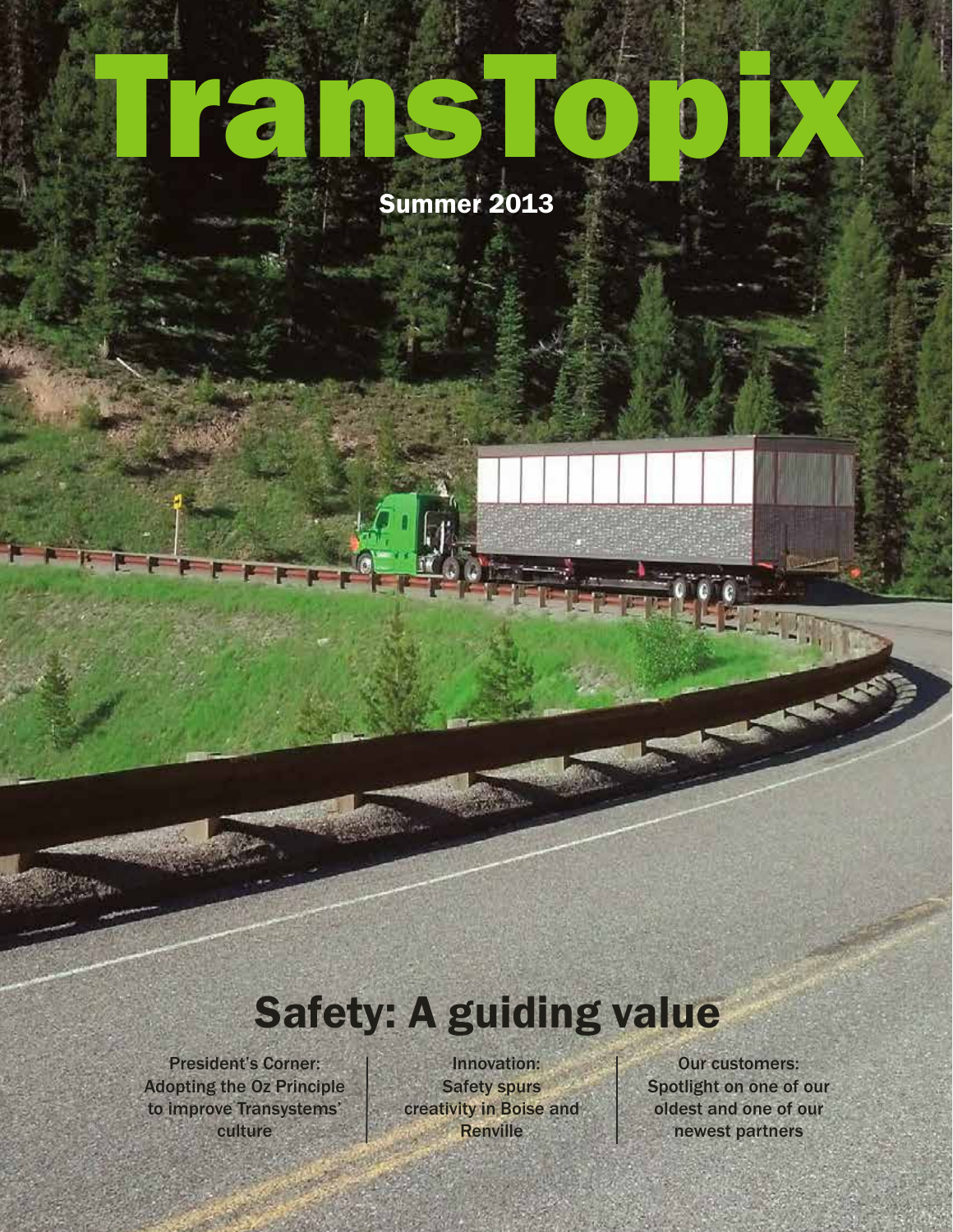# President's Corner **Accountability the Oz way**

e all remember the movie "Wizard of Oz." Transystems is building a culture based on the book "The Oz Principle: Getting Results through Individual and Organizational Accountability," by Roger Connors and Tom Smith. The Oz Principle uses the story of the journey to Oz to illustrate how we possess the power to solve our own problems as soon as we realize that there is no Wizard to solve our problems for us. W

Accountability is a term many of us use to look for who is at fault when we have not achieved the results we want. The statement "Who is responsible for failing to achieve the result?" is associated with this negative definition of accountability. We live in a culture where finding fault and blaming others for our problems is widespread. Being a victim is an escape from being accountable for not getting the results we want.

The concepts in "The Oz Principle" are simple and powerful. Like anything else, though, powerful con-



cepts make a difference only when put into practice. At Transystems, we are work-

ing to change the language of accountability from "who is at fault" to "who is responsible for achieving results?"

The main characters in the movie all are looking for something they believe someone else can give them: the Tin Man wants a heart; the Scarecrow wants a brain; the Lion wants courage; and Dorothy wants to go home. On their journey to find Oz, they discovered that "the man behind the curtain" could not help them.

It is then that the characters realized that all they had to do was focus on themselves.

How often do we want others to solve our problems or look for someone else to blame for our circumstances? True accountability, according to the authors of "The Oz Principle," is ris-

*"... We possess the power to solve our own problems as soon as we realize there is no Wizard to solve our problems for us."*

ing above one's circumstances to get the results one desires, always asking the question "What else can I  $\overline{d}$ <sup>2</sup>

A primary concept in the book relates to Above the Line® and Below the Line® thinking. Below the line thinking is where we play the blame game which can take the form of finger pointing, taking a wait and see attitude, saying "It's not my job," ignoring the problem, acting confused or just wanting to be told what to do. None of these responses creates an environment where one gets results.

By moving above the line, we focus on finding solutions. Accountability, according to "The Oz Principle," is "a personal

See OZ on the following page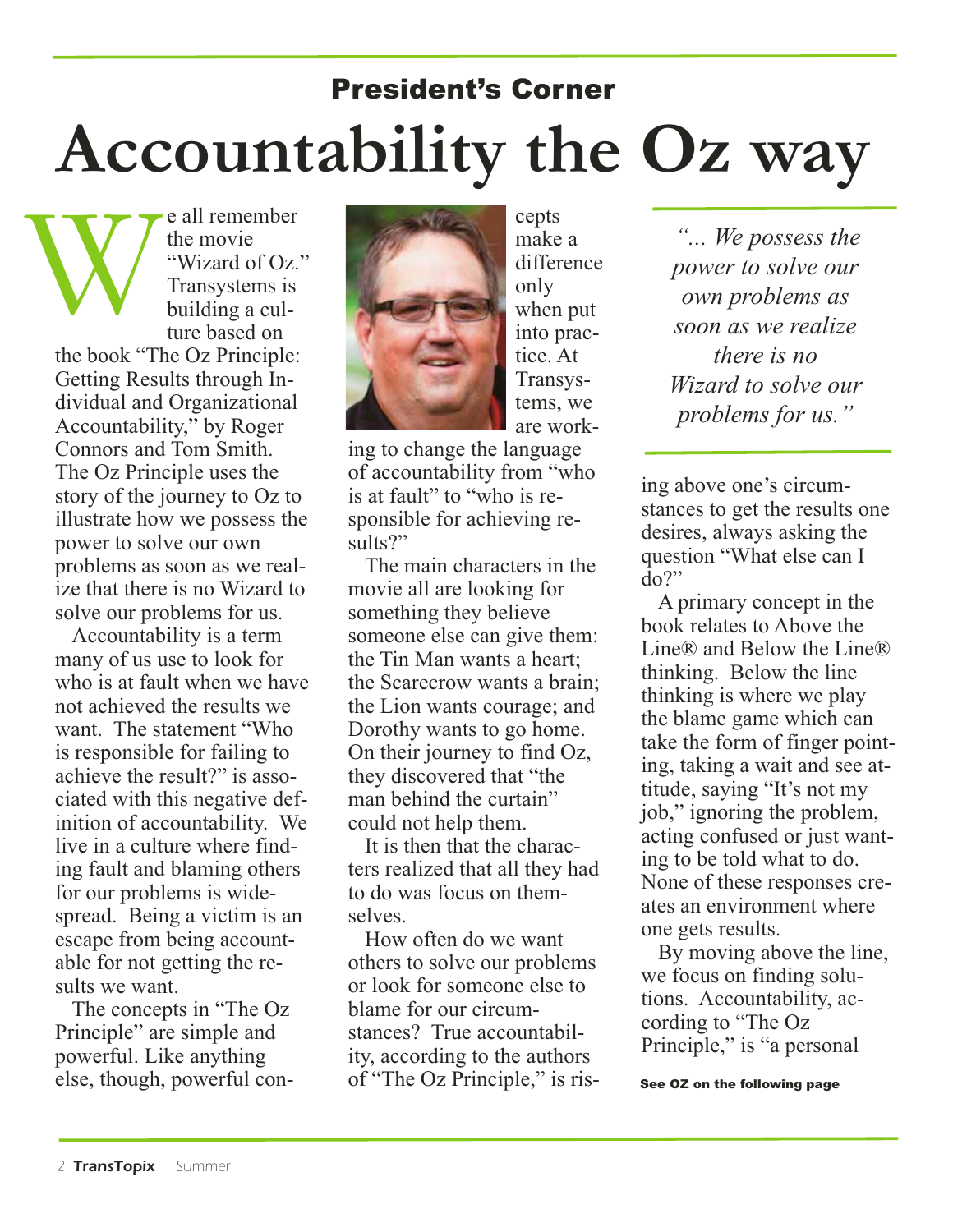## **Oz**

#### Continued from previous page

choice to rise above one's circumstances and demonstrate the ownership necessary for achieving desired results: to "See It®,Own It<sup>®</sup>,Solve It<sup>®</sup> and Do It. ®"

In my next Transtopix article I will explain what "See it®, Own it®, Solve it®, and Do it®" mean to you and your fellow employees.

As we work on issues within Transystems and our personal lives, <sup>a</sup> focus on accountability for results is <sup>a</sup> key to success. The book

mentions that leaders should not expect <sup>a</sup> wizard to wave <sup>a</sup> magic wand and solve problems. Individually and organizationally, we need to call out the Below the Line® thinking and encourage people to look for and implement solutions that ge<sup>t</sup> the results we need.

Transystems has adopted the concepts of the Oz Principle and all managers have completed eight-hour training and are practicing the tools provided.

You will hear and see more about this program as we create <sup>a</sup> culture of accountability and feedback.

Over the next year, I will

share how we are using the Oz Principle at Transystems

Please ask questions and challenge one another. If we are to ge<sup>t</sup> better, we must be open to hearing the feedback that tells us what we do well and where we need to improve.

The Oz Principle contains simple concepts that, when practiced consistently, will change our culture and change the organization.

I hope you will join me on this exciting journey to <sup>a</sup> stronger organization. We will benefit at work and at home.

> *Scott Lind, President and COO*

## **Safety key to mission, vision, values**

ransystems' strategic plan seeks to ensure that Transystems improves contin-Tansystems'<br>
strategic plan<br>
seeks to ensure<br>
that Transystems<br>
improves contin-<br>
uously and does not become complacent.

While mainly focused on hard numbers (growth of employment opportunities, improving safety, adding new customers and products, etc.), the foundation of this plan is our Mission, Vision and Values (MVV)



statement. In this issue of TransTopix, we continue to focus on our four core values: Trust, Safety, Respect and Union Free.

It is important that every-

one understands and embraces these values.

The Mission, Vision and Values statement acknowledges the basic principles that guide Transystems.

We started with trust in the spring edition. In this issue, we move on to our second core value: safety.

Our MVV statement is the core of our culture and how we view our fellow employees, our customers and our suppliers.

**ON THE COVER:** A Nisku-bound mancamp makes its way over Lost Trail Pass traveling from Idaho into Montana on its way to Canada. **Jim Woodward photo**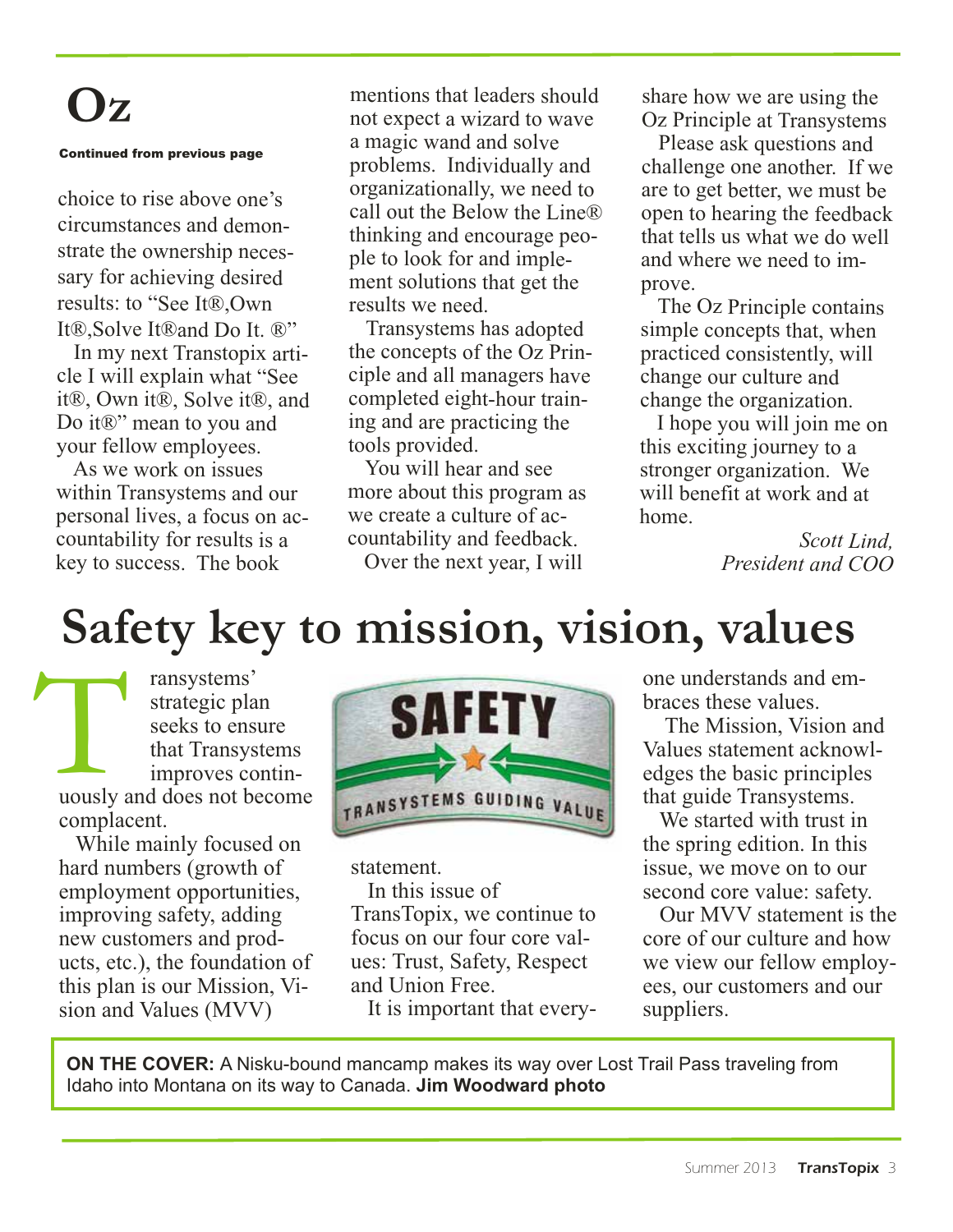# **Management Process keeps it safe**

relies on program with four components

he principal focus of the safety department is Transystems' Safety Management Process. The Safety Management Process has four main components: safety auditing; safety committees; analysis of losses for causation; and implementation of corrective actions to prevent recurrence of losses. T

The safety audit is a key component of the safety process at Transystems. Every employee completes a safety audit on a regular schedule. The safety audit system is a formal process that involves six steps: the audit for unsafe conditions and acts; recording the unsafe conditions and acts; reporting; analysis of trends; corrective action; and notification of corrections or warnings about hazards.

The safety audit process does not rely upon employees taking initiative to report unsafe conditions. Transystems has a separate process for hazard reporting. The safety audit is a methodical analysis of conditions and acts. The auditing employee makes an electronic record



Rich Carl and Liz Carroll keep a close eye on safety for Transystems. Dan Rice photo

of unsafe conditions and acts by making selections from lists designed to draw attention to potential hazards. The selections vary according to season, type of operation, and location. The results of the audits help managers prioritize corrective actions.

Notification of hazards and corrective actions assures that Transystems people know the Company is responding.

Safety committees also play an important role in the Safety Management Process.

Every project and division has a safety committee. The Great Falls Service Center also has a safety committee.

Each safety committee meets regularly and follows an agenda that includes review of action steps pending from previous meetings, review of losses since the most recent meeting, analysis of causation of those losses, consideration of losses that occurred during the same time period of the previous year, and development of recommendations for corrective actions, including training and hazard awareness.

Safety committees do not determine preventability of losses.

Transystems uses a sophisticated system for the investigation of losses and See SAFETY on the following page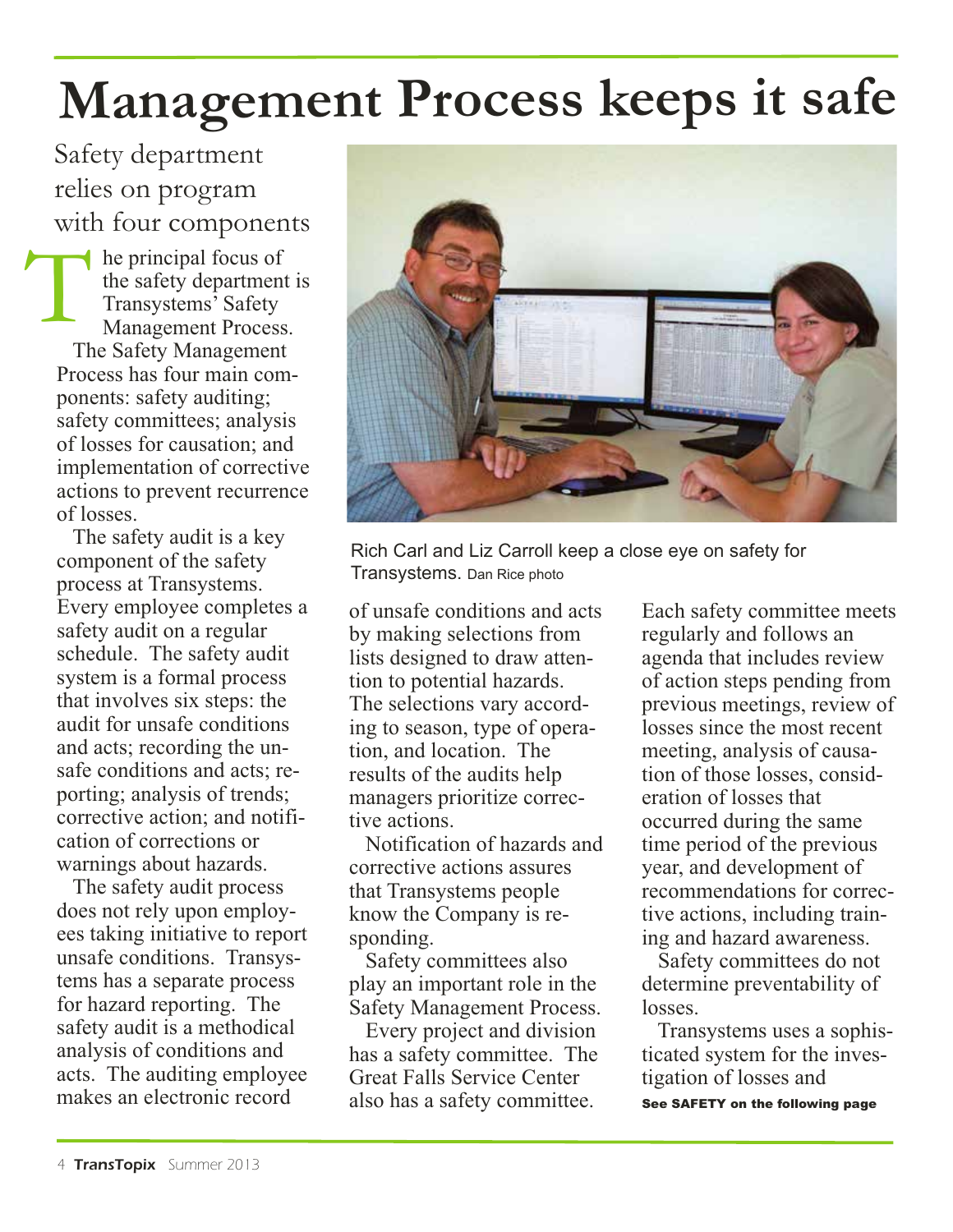## **Myth busters at work in North Dakota**

ransystems dashed another safety myth this summer.

Transystems people working on two large construction projects in western North Dakota proved that it is possible to operate safely in that very busy part of the state. T

The Dunn County and Tobacco Garden projects employed more than 70 people who have operated nearly 2,150,000 miles, working 45,000 hours and hauling more than 400,000 tons of construction aggregates.

The projects' safety records are among the best in the entire company.

The Minnesota Division, particularly project supervisors Nick Leach and Scott



Pederson, had prime responsibility for the projects. Dave Elsing, Red River Valley Division Safety Manager, oversaw safety for the projects.

Not to be outdone, the complicated Cotterell con-

struction in the Idaho Division went loss-free with 73,000 miles and 3,300 hours. Harvey Bell managed the project. Ryan Fiala, Idaho Division Safety Manager, oversaw safety on the Cotterell project.

# **Safety**

determination of the causation of losses. The Company's Loss Reporting Form is electronic and concentrates on environment, equipment, people, and process, the four factors that contribute to losses. The Loss Reporting Form builds a data base that directs managers to the most significant causal factors involved in each loss. The consistency Continued from previous page

of information produced by the Loss Reporting Form is a critical part of its effectiveness. The ability to complete the form quickly assures that investigations are timely.

Determination of causation suggests corrective actions that are most likely to address the root causes of losses. Focused corrective action goes beyond slogans and promotions.

The safety department manages claims by and

against the company and is active in the management of Transystems' insurance programs.

The safety department also administers Transystems' training programs.

The safety department staff includes Liz Carroll, Information Coordinator for Safety; Dave Elsing, Red River Valley Division Safety Manager; Ryan Fiala, Idaho Division Safety Manager;, and Rich Carl, Vice President of Safety.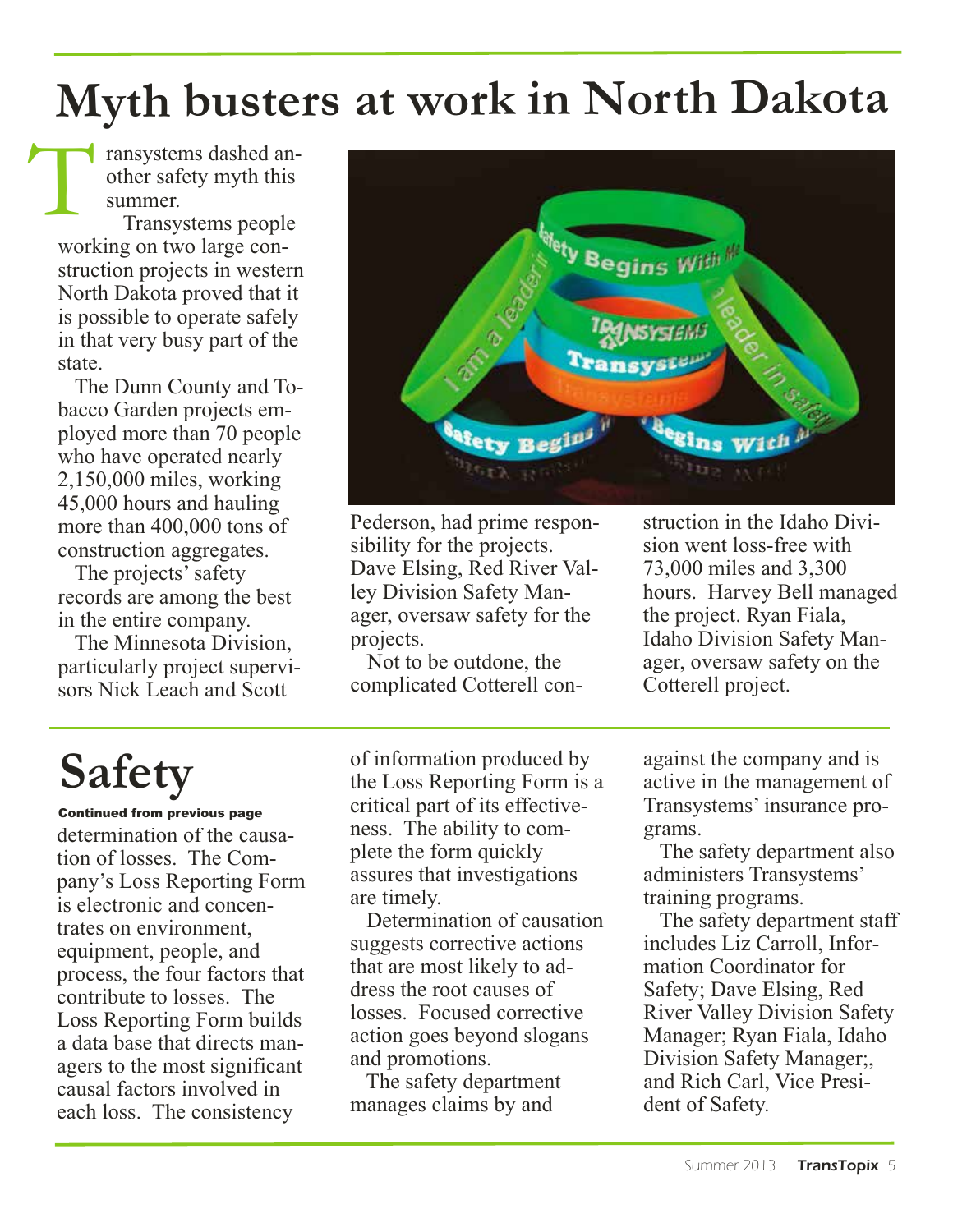## **RRV team steps up to cage challenge**

RRV shops unite to build cages, prep 70 new tractors

ith the clock ticking. four Red River Valley Division shops joined forces to manufacture sugar beet cages for new trailers purchased to haul American Crystal Sugar Company's beets this campaign. W

It was a tall order: 80 new 53-foot trailers in need of cages, with only 42 days to get the job done.

In addition, the RRV team needed to prepare 70 new tractors for service.

The RRV team divided to conquer, splitting the monumental task into four parts.

The Moorhead shop was in charge of setting up all 70 of the new tractors At 12.5 hours per tractor, the technicians had their work cut out for them.

Drayton technicians welded the chrome moly pipe together to make the cages. That task took 3.75 hours per cage.

Hillsboro installed the dump system wiring, the plastic floors and the vibrators. The time required per trailer was 15.5 hours.

The East Grand Forks shop staff took on the task of





installing the mesh used to hold the beets in place and installing the cages on the trailers for the finished product. Total time allotted for that task was 35 hours per trailer.

All told, it took more than 54 hours per trailer to complete the construction and installation of the cages. The last stage involved staff from each shop commuting to East Grand Forks to help

Above: Eric Boushey, EGF technician, stands ready to attach the new "monster mesh" while Gary Tvedt, a loader operator from Crookston, installs the cold roll into the mesh, which will enable him to clamp it onto the new gate.

Left: Paul Monley, an East Grand Forks driver, helped out in the shop this summer. Here he attaches the "monster mesh" to a new cage before it is installed on a new trailer. Ben Purrington photos

with final installation.

The patented cages are unique to Transystems. Dan Brennan led the original design team. Over the years, with a lot of employee feedback, the cages have steadily improved. Each improvement allows us to better serve our customer.

The trailers are a new design for the RRV Division. Each trailer bed is 53-feet

See CAGES, next page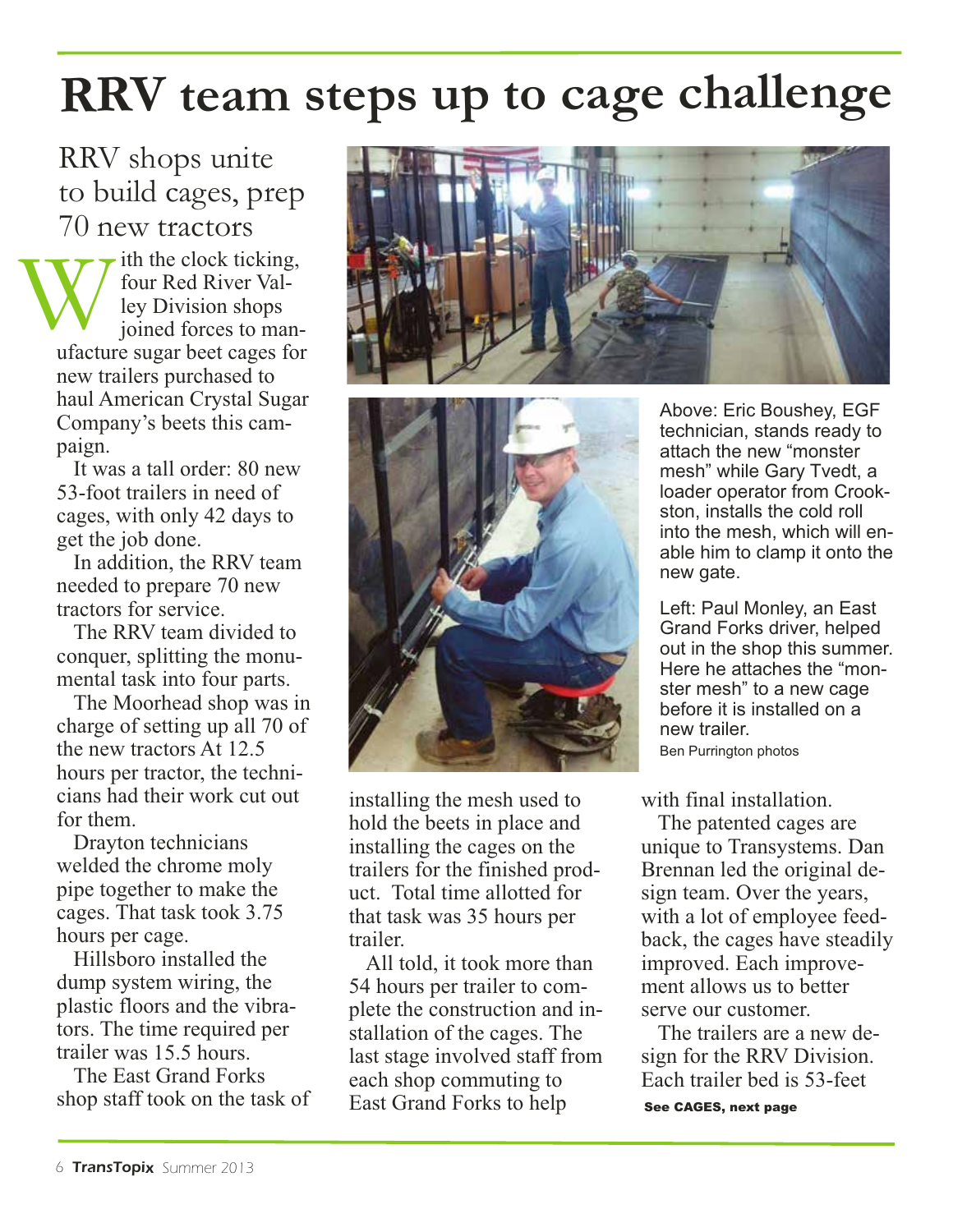

long. The cage size is 45-feet long, 8.5-feet wide and 6.5 feet tall. The bed is longer than the cage, allowing us to add the number of axles to the trailer to allow gross weight of the loaded unit to be 97,000 pounds.

The cage is shorter in length than the bed of the trailer because American Crystal's receiving hoppers are only 45 feet long. The new cage is taller than the former cage, holding more beets for the greater payload.

The latest round of cage construction was <sup>a</sup> team effort. "We have all the techs involved in the build along with some drivers and loader operators. All individuals involved deserve <sup>a</sup> pa<sup>t</sup> on the back," Ben Purrington, Division Maintenance Manager, said. "I have seen <sup>a</sup> strong embrace of Transystems safety culture this summer. I would like to name everyone involved and send <sup>a</sup> strong thank you to them. I could not be more proud of <sup>a</sup> group of people and the work they have accomplished."

Thanks to Moorhead employees Mark Smith, Dave Christopherson, Ryan Wagner, Tyler Niemann, Jeff Primus and Shannon Colsen; East Grand Forks employees TJ Ridley, Jeremy Egstad,

#### Meet an innovator



Ryan Wagner at work. TJ Ridley photo

Eric Boushey, Nick Zimmerman and Paul Monley; Drayton employees Todd Dahl and Kevin Kasprowich; and Hillsboro employees Aaron Vigness, Mark Buethner, Mark Braaten, Ben Jirout, Edgar Carrenza, Greg Lavine and Mike Urbashich.

Other employees pitched in, helping to move equipment from East Mfg. in Ohio to the RRV and among shopsaround the RRV.

"Thank you to all the people who helped with this," Ben said.

It was no small task as it is <sup>a</sup> four day trip to Ohio and back. There were 26 stacks of trailers to pick up and deliver to the RRV. Mobiliza

tion around the RRV also takes many hours. Mobilizing trailers from Fargo to Hillsboro then to East Grand Forks was complicated. Transystems crews moved gates from Drayton to paint then delivered them to East Grand Forks.

Crookston technician Ryan Wagner saw <sup>a</sup> need to improve our fixture for welding hinges. Before Ryan's innovation, <sup>a</sup> technician had to

stop the welding process and turn the pipe by hand, which could result in an injury to an employee or compromise the weld. Ryan added a mount to the fixture and attached a cordless drill. He then put <sup>a</sup> speed limiter on the drill and a handle to start and stop. This is only one example of Ryan's inventiveness.

"I estimate that there were 8,000 hours total involved to make this build <sup>a</sup> success," Ben said. "That only covers the build."

While the build was going on, other summer work did not stop. RRV technicians prepared for sale 54 tractors and 64 trailers. All that along with routine summer maintenance on retained units.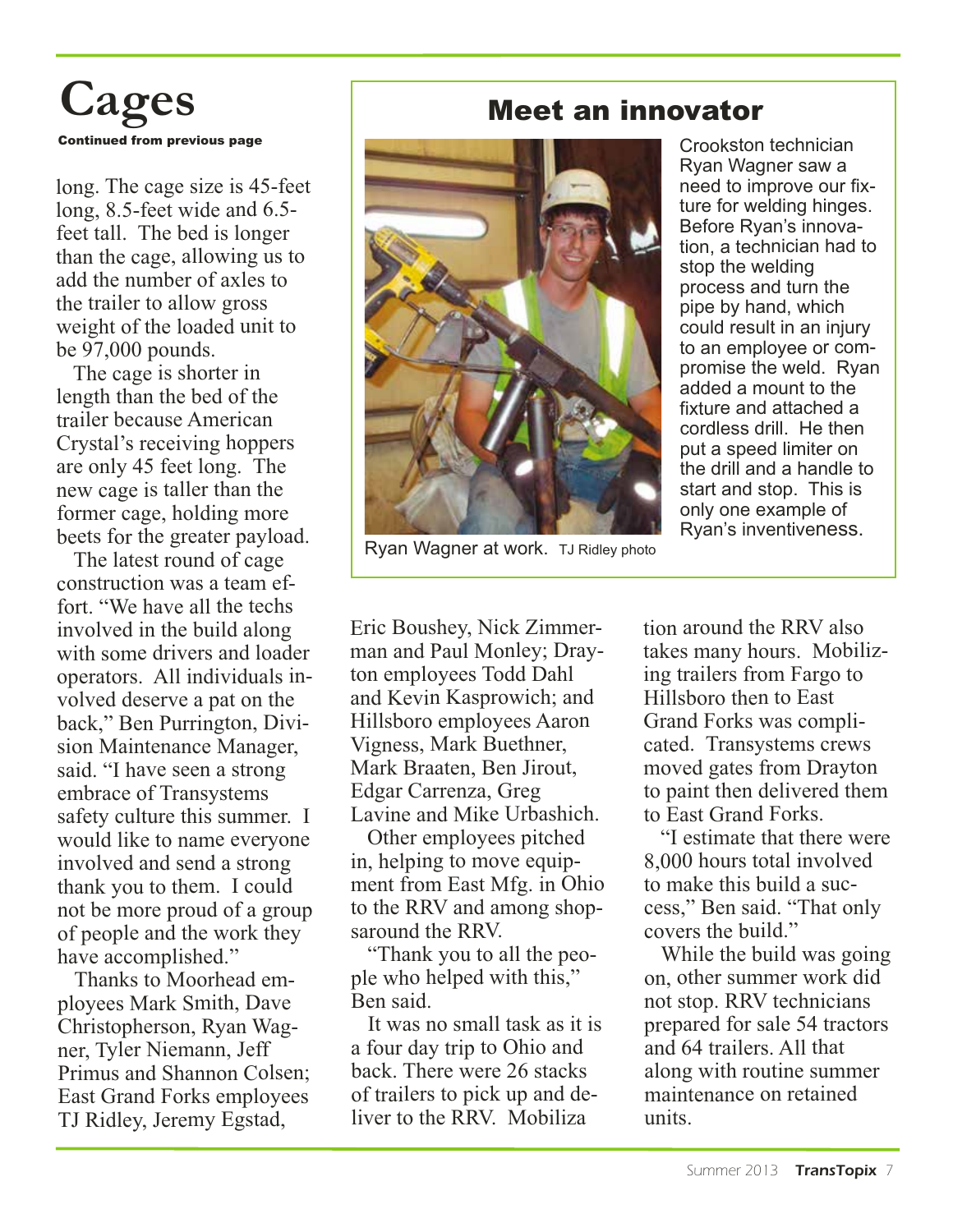### **Tackling safety challenges in Boise** Innovation

Boise crew tops one safety innovation with another

#### **By JIM WOODWARD Boise Project Supervisor**

riven by the Transystems' cultural belief of "Leader in Safety," the employees of the Boise Project have stepped up. D<br>Prais

When loading <sup>a</sup> structure onto an extendible trailer, drivers walk on the trailer bed while stretching out the loading cable. Winter presented special challenges with wet and sometimes icy decks.

Through the audit process, Brian Walters identified this slipping hazard and the safety committee hammered out the solution.

After several trials with different types of material, the Boise Project crew chose a product that provides maximum non-slip surface at a very cost effective price. Drivers are helping with painting the trailers and the results provide <sup>a</sup> safe surface from which to work while loading structures.

The innovation did not stop there in Boise. As we prepare to piggyback tractors and



The Boise team's innovation solved the problem of safely dismounting from a piggybacked tractor. Kirk Ellingford photo

trailers for the return trip from Nisku, Alberta, we face another safety challenge. How does <sup>a</sup> driver safely dismount <sup>a</sup> piggybacked tractor?

The discussion began.The solution needed to provide for "three points of contact" from the cab to the ground, it needed to provide fall protection in case of <sup>a</sup> loss of contact, it had to be portable and light weight, and able to be

carried on the tractor without interfering with loading or unloading.



W h i l <sup>e</sup> Jim

Kirk Ellingford was working with a local machine shop and manufacturing prototypes, Ryan Fiala found an online solution that fits all of the requirements.

Now an aluminum platform with a handrail that hooks onto the side of the trailer allows the driver to move from the cab of the decked tractor to the trailer deck.

Another ladder also hooks to the trailer allows the driver safe access to the ground.

Kirk devised a way to safely store these units on the back of the headache rack during transit.

All drivers have trained on the safe use of this system.

In another instance, the audit process identified the need for reflective tape on the platform and ladder allowing maximum visibility at night in truck stops.

These are excellent examples of overcoming challenges when everyone pitches in to be par<sup>t</sup> of the solution. It is the Transystems way.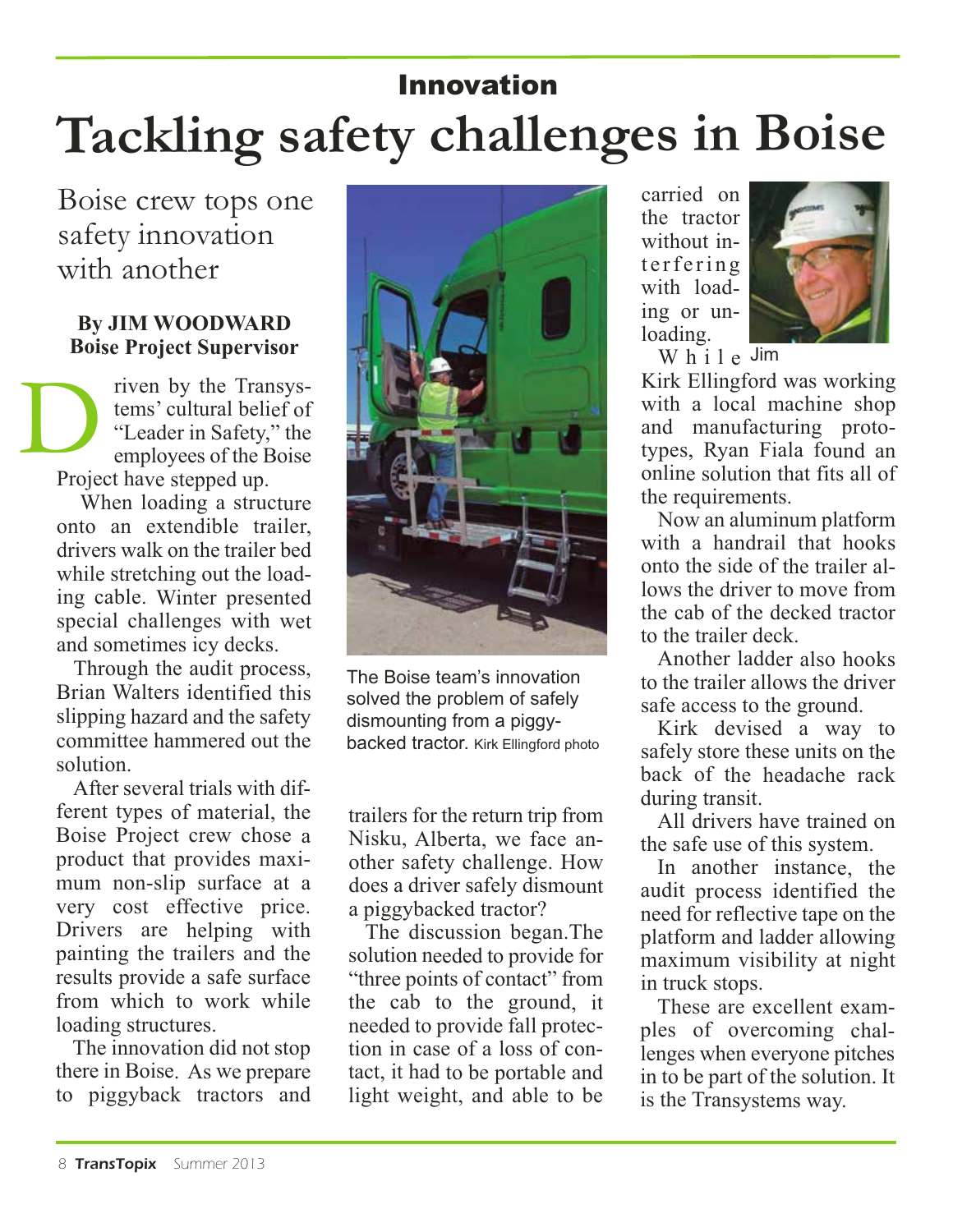#### Customer spotlight **Wyoming Sugar marks milestone**

**Excerpted from Wyoming Sugar Company news release**

ne of Transystems' oldest customers marked a milestone last summer. Wyoming Sugar Company, LLC celebrated its 10th anniversary under local ownership. Transystems has delivered beets to the Worland factory since 1969. Company

The Wyoming Sugar Company's history is a long one. The sugar beet processing factory in Worland has been a landmark and anchor for the Southern Big Horn Basin since accepting is first load of sugar beets in 1917. Before the original Wyoming Sugar Co. built the Worland plant, sugar beets were sent north in rail cars to be processed in Montana.

For 96 years, the Worland

factory has been in continuous operation, through changes in both ownership and name.

In 1925, Holly Sugar Corp. purchased the plant. Holly Sugar was acquired by Imperial Sugar in 1988 and the factory ran under the name of Imperial Holly Sugar. In 2002, the plant was threatened with closure when Imperial announced plans to shed the Worland factory as part of bankruptcy reorganization.

That is when local investors stepped up to protect an important economic asset. Growers and community leaders joined forces and bought out Imperial.

Company Chairman Dick McKamey noted that the purchase of the factory was a community effort. "There was no government help. This community rose up; if

the community hadn't stepped up, we'd have lost it," he said.

The new communitybacked company charged forward. "We reinvented and resized ourselves," McKamey said.

New technology, a 100 day campaign and a 10,000 acre growing area for the facility are the components of WSC's successful operation, with farmers regularly producing 28 to 30 tons of beets per acre.

Being the smallest sugar company in the nation could put WSC at a competitive disadvantage except for one thing — partners. McKamey said WSC does what it does best by itself and forms partnerships to round out the business.

"We have the best partners," he said. "We'd have never done it without them."



#### **Kane Transport**

Transystems welcomed a new customer this summer when we began providing tractor service for Kane Transport, Inc., a petroleum carrier and liquid bulk service. Transystems provides drivers and tractors to service Kane's customers in Western North Dakota.

The seven Transystems driv-

ers working the haul face challenges.

"I would like to thank the Kane haul drivers for doing the job safely," Virgil Purrington said. "We run to Minneapolis in lots of traffic as well as dealing with heavy truck traffic out of the oil fields. It's also challenging dealing with a product that can reach 300 degrees," he said.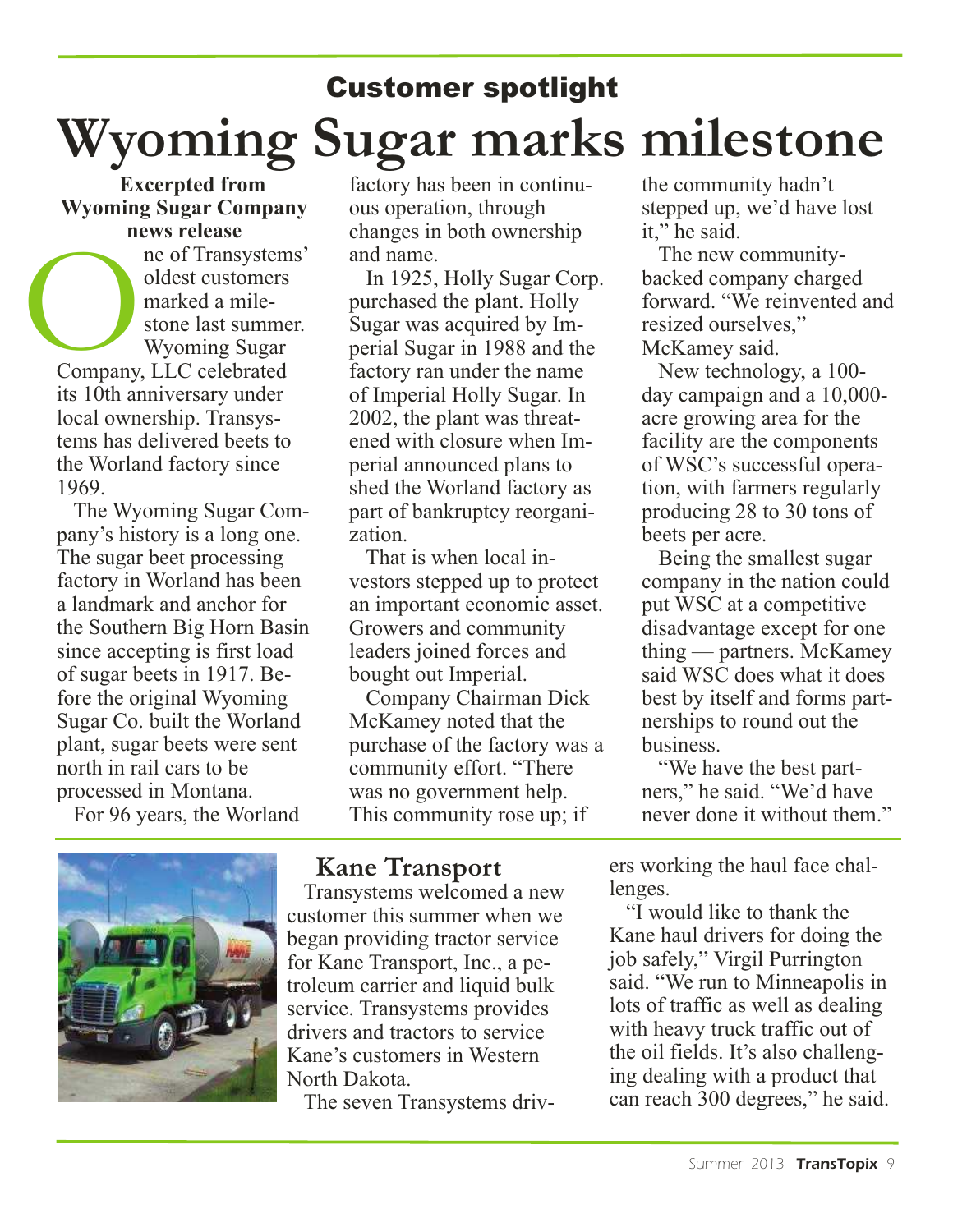## **Holmer harvester headed our way** Division Reports

big machine is the biggest news for the Idaho Division, where Transystems is taking its sugar beet operation a step further. When the campaign kicks off in September, a new Holmer harvester will be on the ground and running as the company takes on a new role as a custom sugar beet har- $\boldsymbol{\mathrm{A}}$ 



While custom cutting of grain has been around for a long time, custom

vester.

harvesting of sugar beets is relatively new.

This campaign, Transystems begins a test of custom harvesting sugar beets using a Terra Dos T3 machine built by German manufacturer Holmer-Maschinenbau GmbH, the same company that supplies some of our cleaner/loaders.

The aim of the custom harvester is to reduce the harvest costs of growers. The Terra Dos will defoliate, top and dig the beets in a single pass. This reduces the time



the defoliated beet is exposed to the sun and should produce a higher quality beet.

If custom harvesting results in better profits for the growers, it will strengthen the co-op. A strong customer is good for everyone at Transystems.

Along with the harvester, we purchased another cleaner loader, bringing our total to five.

The summer was busy for the men and women working in the Idaho Division.

Five jobs kept the trucks running. Crews worked with Knife River to haul gravel near Rexburg under Carson Munk's direction. Aaron Litz was Project Manager for the Glenn Street job in Oregon and for another haul at Cambridge, which is just wrapping up now. Harvey Bell

Transystems will begin custom harvesting sugar beets as the campaign begins in Idaho. The Terra Dos T3 harvester defoliates, tops and digs beets in a single pass. Holmer photo

managed Transystems summer projects in Coterrell and City of Rocks.

With summer work buttoned up, we are looking forward to the start of the sugar beet campaigns in Twin Falls, Paul and American Falls on Sept. 8. We will start work in Nampa the first part of October. Throughout the summer, Transystems trucks showed up in parades and at fairs. We hope to take the new harvester to one fair before we put it to work in the field.

It is early yet, but the recruiting effort looks good and we have scheduled a number of picnics to welcome our people back and keep in touch with past and current employees.

> *Kevin Iversen, Vice President and General Manager, Idaho Division*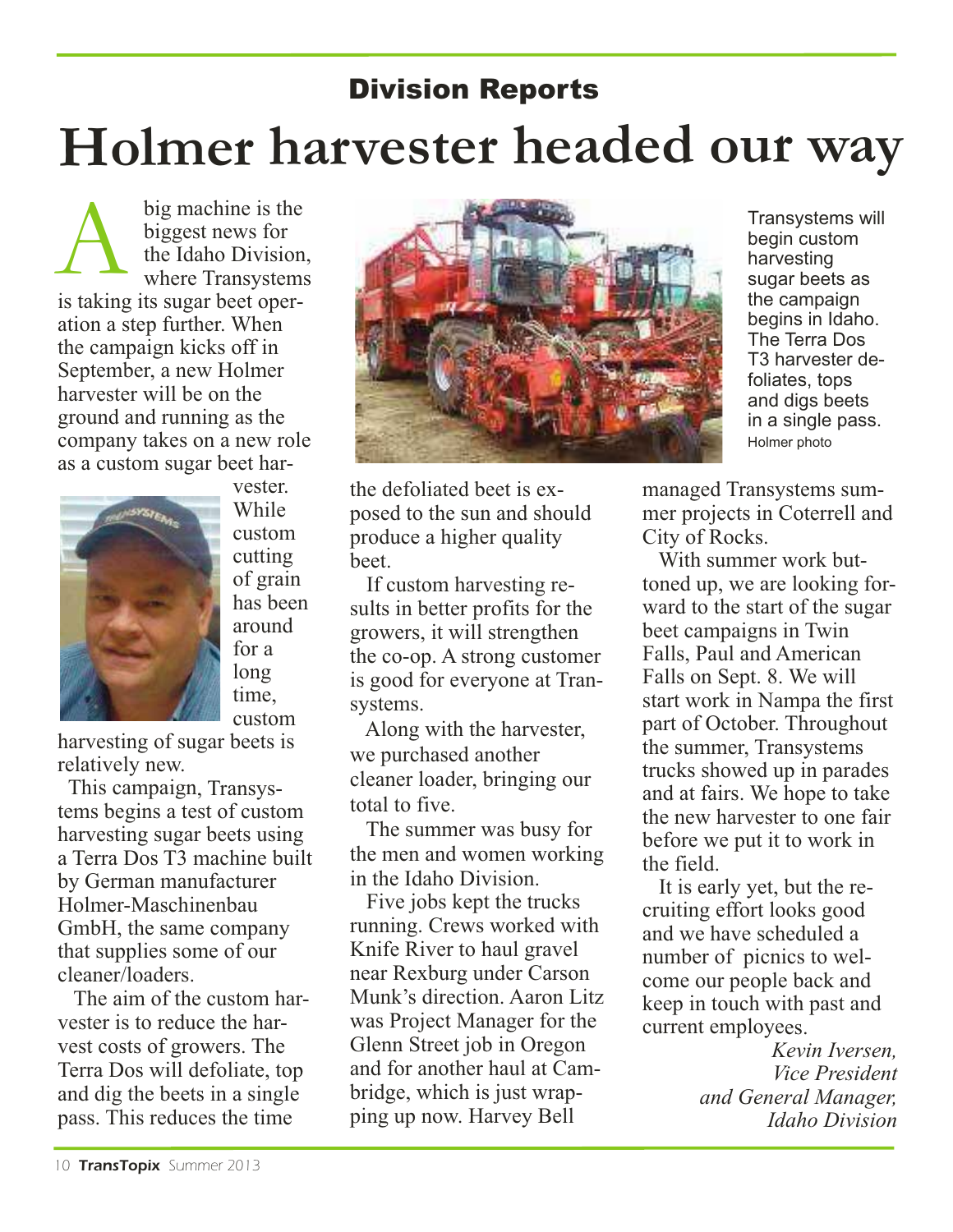#### Division Reports **Rolling out for our 44th beet campaign**

hen Transystems trucks start to roll in Worland Sept. 17, it will be the beginning of Transystems' 44th campaign hauling sugar beets for the Worland, W



Wyoming sugar factory. Wyoming Sugar Co. and Transystems signed a five year contract

this summer and look forward to reaching the half century mark.

Serving that customer safely continues to be Transystems' top priority in the Rocky Mountain Division.

During the last campaign, the Worland crew took Transystems' emphasis on safety to heart, working more safely than ever. Only one loss was reported, with a frequency of less than seven per hundred thousand labor hours. Safety remains our focus in this year's campaign.

In anticipation of startup, Russell Baker joins the company as a new technician in Worland. He comes to us with plenty of training and a



Fill 'er up! Wyoming Sugar Company built new sugar storage facilities this summer.

desire to stay in the Worland community. We look forward to having him with us for the long term.

Project Manager Ryan Moore returned to Transystems after a brief career change. We are happy to have him back.

One-third of our drivers took the company up on an offer of summer work at the Dunn County project. We are very proud of Jean Sulzbach, Jason Sorrick and Mike Hugly and thankful for their willingness to relocate to North Dakota for the summer.

While the campaign is still a way off, we are keeping in touch with our crew.

Ryan has been calling people and we have scheduled a picnic for Sept. 15 in Worland to welcome former employees back and recruit new ones. We expect a crowd.

An upgraded loader will help make the campaign even smoother this year. We all are looking forward to the start of the campaign.

> *Steve Torix, Manager, Rocky Mountain Division*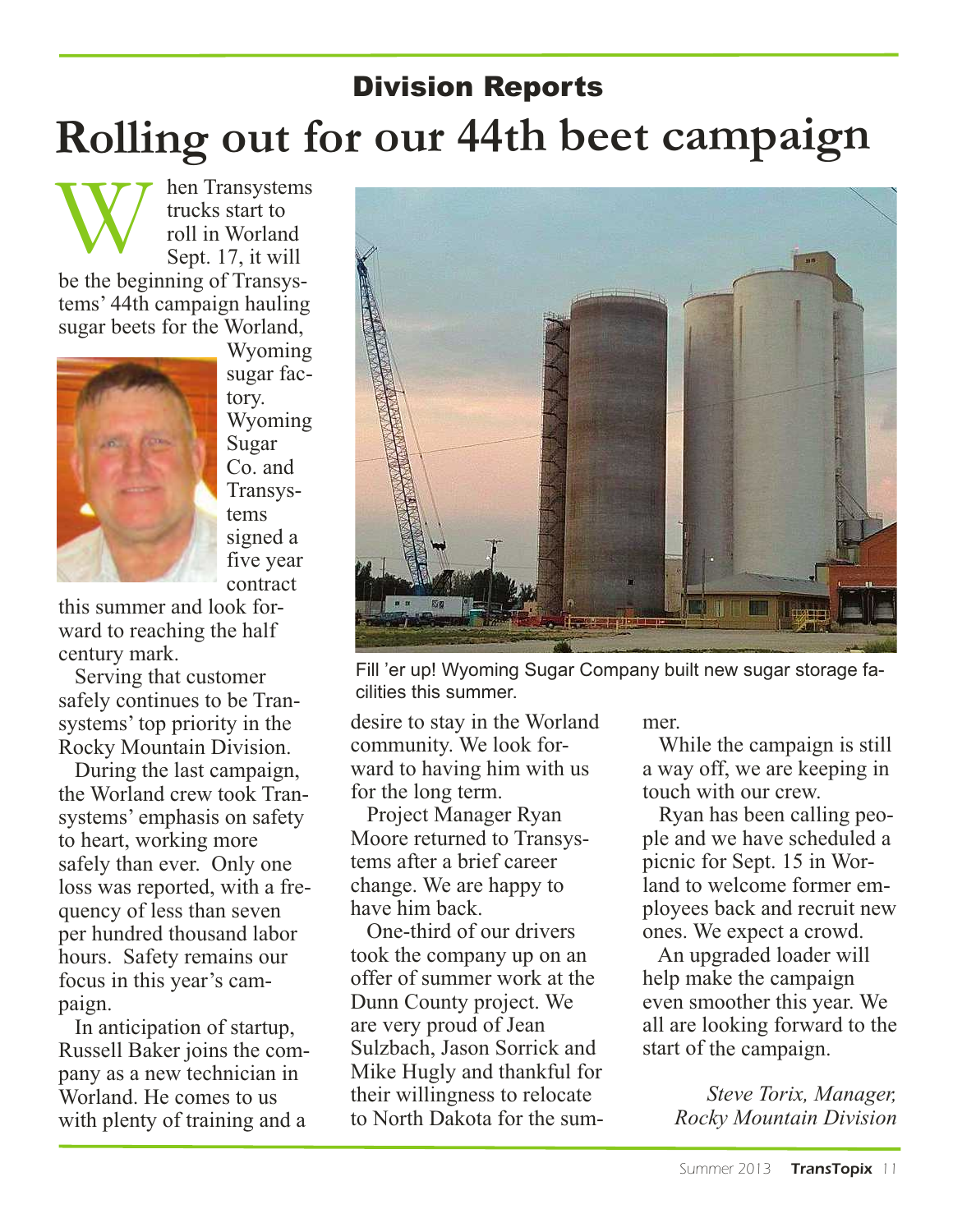## Division Reports **Somethings old, some new in RRV**

ots of new equipment is in the Red River Valley for the beet harvest that began Aug. 28. We replaced our fleet of loaders with 17 new Komatsu WA 4707s. We have 70 new 2014 Freightliner Cascadia tractors and 80 new 53-foot flatbeds, for which we are building cages. We will be doing some skip modifications to accommodate the L



new equipment. All of that new equipment will improve our service to an old and

valued customer. Transystems has hauled sugar beets for American Crystal Sugar for 30 years. This summer, ACSC signed on for another five years, continuing our great working relationship.

Topping that good news is the return of so many of our long-term and truly appreciated employees. Many of our drivers went to work on the western North Dakota Dunn County construction project this summer. Others worked



A brand new 2014 tractor for use in the Red River Valley is the backdrop for, left to right, Liz Carroll, Information Coordinator for Safety; Josh Kayl, East Grand Forks Supervisor; Dave Elsing, RRV Division Safety Manager; and Nathan Viergutz, East Grand Forks Project Manager. Rich Carl photo

out of West Fargo on the Kane hot oil haul. We are excited to welcome them back to our beet campaign.

Recruiting and retention are going very well. Our No. 1 goal is to see our employees return year after year. This fall, it looks like we are reaching that goal and we are excited to welcome everyone back.

Along with the return or our longtime employees, we welcome a new member of the team. Beth Juarez started as our receptionist in the division office in June.

As we gear up for the campaign, harvest dates and predictions are right on target. Last year's campaign was great, a real record-breaker. It was our longest campaign

ever and the beet harvest was one of the largest, at more than 11 million tons.

We are looking at about 10 million tons of sugar beets as we begin the campaign this fall. That is a good number because of the late planting season.

We celebrated the bumper crop of 2012 with well-attended banquets earlier this summer. Parades and picnics kept Transystems busy and in the public eye as the summer went on.

Our rehire meetings went well and it sure is nice to see everyone again.

> *Troy Carl, Vice President and General Manager, Red River Valley Division*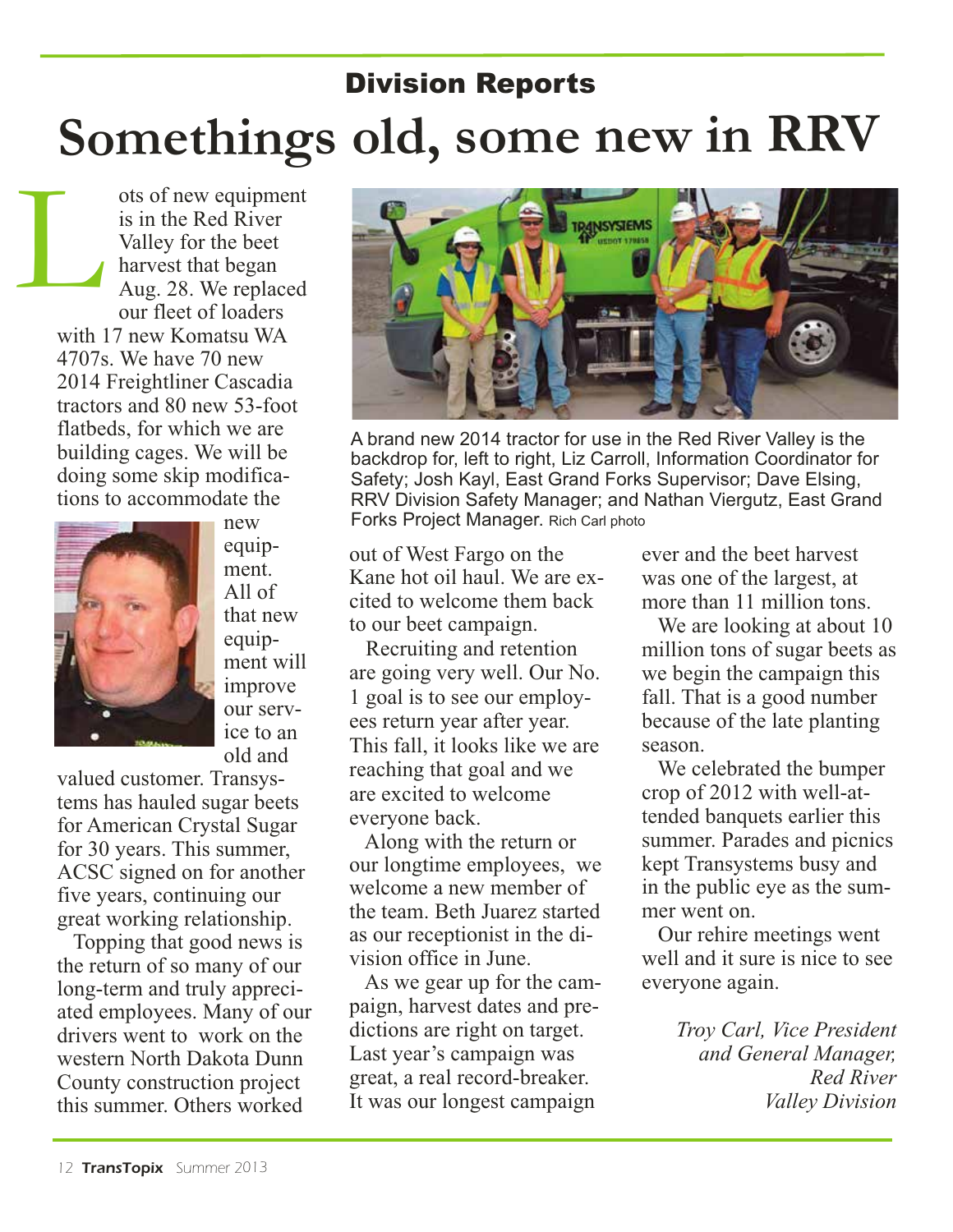#### Division Reports **Minnesota crew goes from busy to busier**

he Minnesota Division's summer in <sup>a</sup> word? Busy. Division employees stepped up to take on the Dunn County construction project in North Dakota before the sugar beet campaign was totally wrapped up in Renville. We literally started there when we were still on yard beets here. And some of our staff will remain in North Dakota when the cam-T



paign starts here Sept. 10. The Dunn County project, the second largest construc-

tion project in Transystems history, has been an exercise in company-wide cooperation. Every division <sup>p</sup>layed <sup>a</sup> part, sending drivers, relief help, managers and supervisors.

We are proud of our safety record at the Dunn County project. We have had no major losses, our cost per hour is low and so is our frequency rate. This safety record reflects on the whole company. It really is <sup>a</sup> group



Nick Leach is the project manager on the Dunn Country project. Jessica Harris photo

project, with <sup>a</sup> who's who of company employees on the job site.

It was great to see Transystems employees from our far-flung projects and divisions working together so well. Everyone holds the same Transystems core values and plays by the same rules. When faced with <sup>a</sup> challenge, we pulled together.

A big part of the credit for making the project run smoothly goes to the on-site management team. Nick Leach, the project manager, and Scott Pedersen, project supervisor, have been on the job since day one and will be there until it is complete. Eric Escobedo and Brendan Siems came in from the RRV to help supervise. Billy Holum, Paul Peichel, Jason Holm, Josh Kayl, and Tim Higdem also were great in their relief roles.

A dozen or more division employees will miss the kick off of our beet campaign to wrap up the Dunn project. We go into this year's campaign on the heels of one of our best campaigns ever. Last year was fantastic. We went from one of our smallest crops two years earlier to the biggest ever. When pressed to get <sup>a</sup> big crop in under often treacherous driving conditions, we did it. There is always room to improve on safety and we will.

Come mid-September, we are on track to start up fully staffed. And with seven new trucks added to the Minnesota fleet of 26 last year, we are ready to meet our customer's changing needs. We expect our cleaner-loaders to handle the same tonnage they did last campaign. It is good news when we can give good service to our customer.

> *Mike Rood, Manager, Minnesota Division*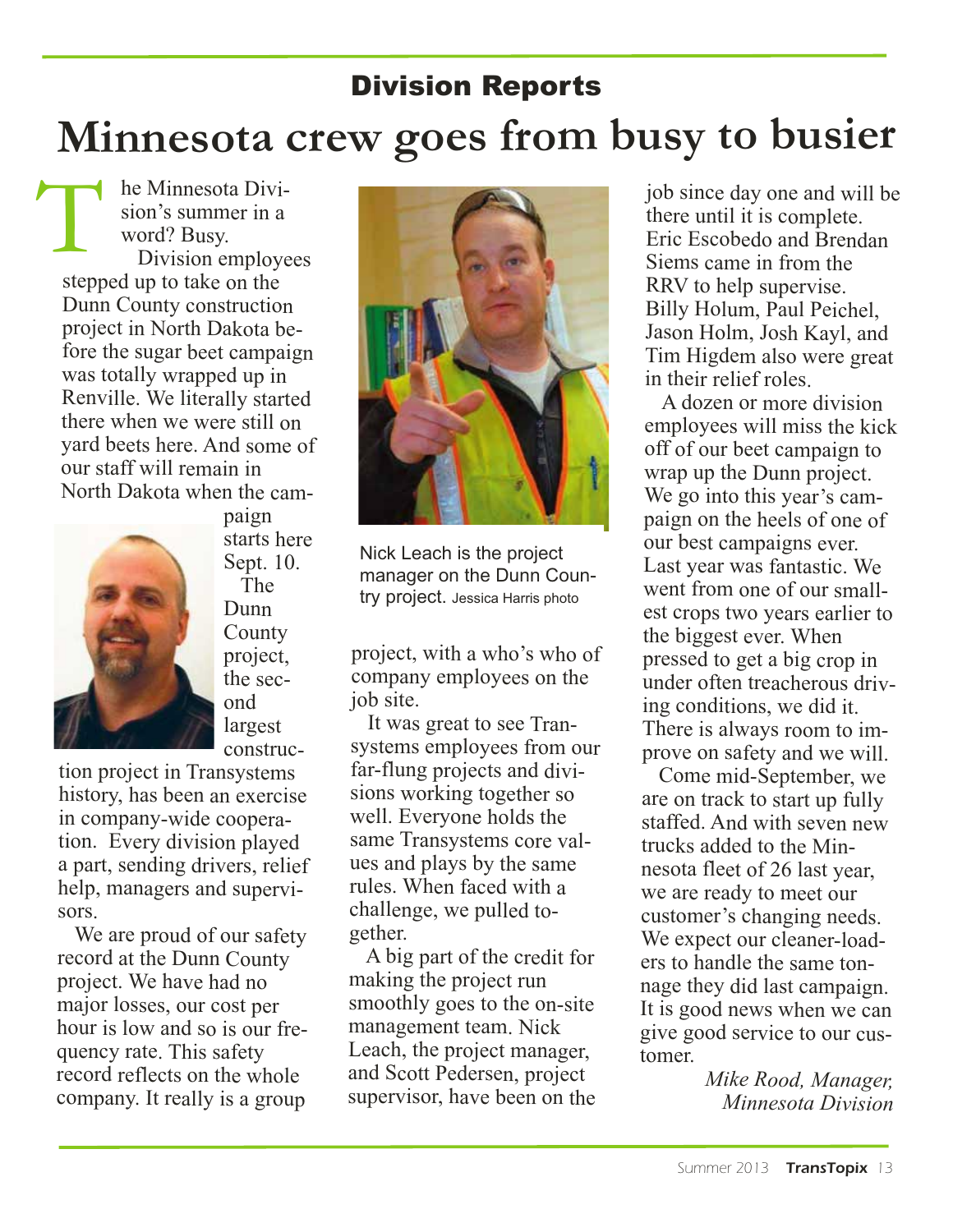

Above: In this Transystems television commercial, Hector Marina portrays a Transystems driver, assuring his children he will be home from work in time for an afternoon ball game. The children are Brody, Izzy and Sammy Jasso. Below: Joel Garrison, Twin Falls Project Manager, Coral Torix, Idaho Special Project Manager and Veronica Jasso, Paul driver and scheduler, watch filming. Jessica Harris photos

## **Transystems' stars in small screen ads**

ransystems is looking for a few good men and women ... quite a few good men and women. Late in the summer, when sugar beets are T

ready to harvest, the company's workforce swells to 1,100-plus. That is where recruitment and retention manager Jessica Harris comes in. It is her job to help fill the drivers'seats and loader operator slots that come open each year as the company's fleet prepares to move sugar beets from fields to factories across Minnesota, North Dakota, Montana, Wyoming

See ADS, next page

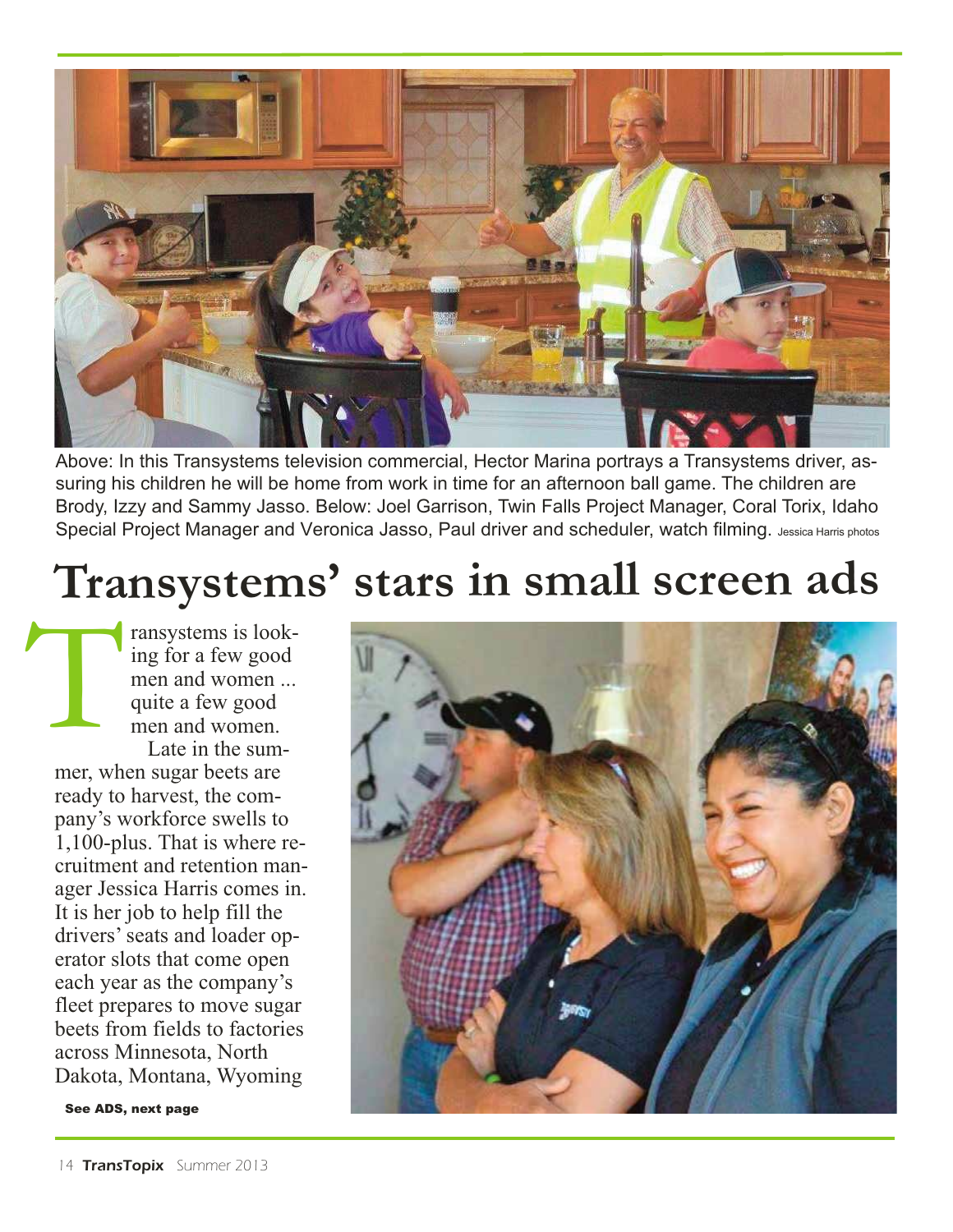# **Ads**

#### Continued from previous page

#### and Idaho.

To accomplish that, Jessica attends scores of job fairs, picnics and parades each summer, touting what Transystems has to offer and scouting for the reliable, skilled people the company depends upon.

Along with competitive wages, a stellar safety program and unparalleled training, Transystems drivers and operators have an additional perk: they're home at the end of their shift each day. Getting that word out is one of Jessica's most important tasks.

Family flexibility and being home daily play well to the beet region's labor pool.

Last year, Jessica created a single television commercial which aired in the Grand Forks market. Dave Elsing, RRV Division Safety Manager, starred in that commercial, which focused on being home at the end of each shift.

This year, Jessica upped the ante. Using other Transystems employees, she created four new ads. Ads were filmed in Twin Falls, Idaho, and Grand Forks, N.D., and are airing across Idaho, Minnesota and North Dakota.



Above: The Helm family starred in one of the Transystems television ads. Kris Helm is the Drayton Project Manager. His wife, Amy, and children Jake, Avery and Kole joined him in the ad. Below: Twin Falls farmer and Transystems driver Charles Matthews portrayed a farmer in one of the television spots. Jessica Harris photos



Starring in the ads were the Helms family from Grand Forks; the Jasso Family from Paul, Idaho; Coral Torix, Idaho Supervisor, and Ryan Fiala's stepdaughter Mikayle Meyer; and Charles Mathews, a farmer and Transystems driver from Twin Falls.

While three of the commercials highlight Transys-

tems' family-friendly focus, the fourth has special appeal to area farmers.

"We are trying to attract local farmers and show them how working for Transystems makes the perfect fit when they are finished with their harvest," Jessica said. "We are always trying to attract farmers because they prove to be great employees for us."

The TV commercials, along with parades, picnics, and advertisements in print and on the radio, Internet and Craigslist, are working. "Most projects are staffing up well so far," Jessica is happy to report.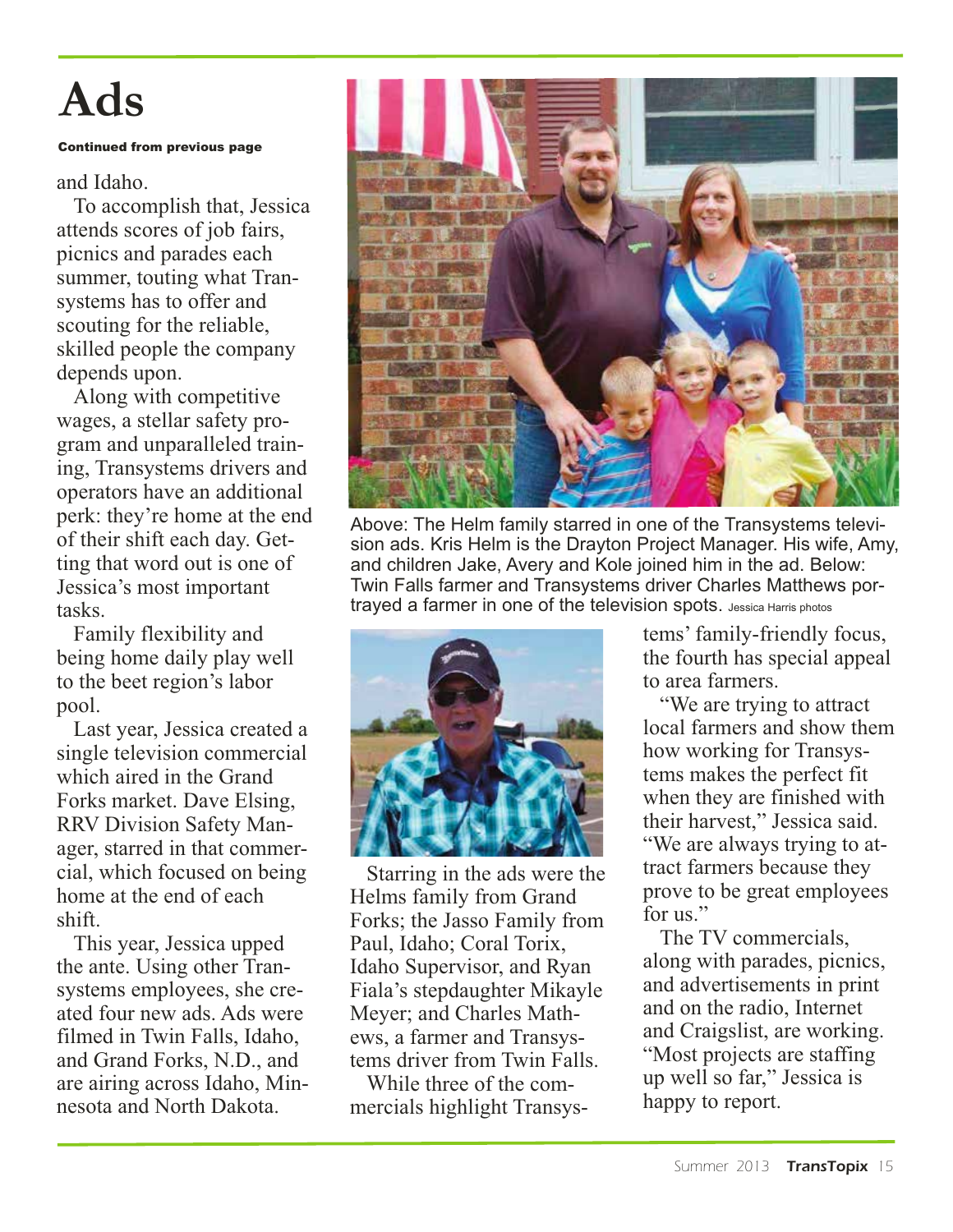## Administrative Report **Clerks on the front line for safety**

t Transystems, safety starts long before employees start their engines or pick up their tools. The 35 members of the company's administrative staff might be in project offices, but they are on the front line of safety.  $\sum_{\text{tools. Th}}$ 

The administrative staff is responsible to ensure that every person hired by Transystems is a safe hire. Administrative staff members do that by analyzing documents in hiring packets. Each document is checked and double-checked for accuracy and indication of potential risk.

With more than 1,000 applications streaming into project offices this time of year, there is plenty to keep the project, division and Great Falls Service Center administrative staff busy.

Staff members check each potential employee's application, motor vehicle record, medical card, experience level and employment history. They check to see that the hiring level for a driver is consistent with the driving experience listed on the application and reflected in employment history. This process also helps to ensure that drivers receive the train-



needed to operate Transystems equipment safely and efficiently. Admin-

istrative

ing

Kari

staff members contact each applicant's former employers to check dates of employment, loss history, and drug and alcohol test results.

They scrutinize motor vehicle records for violations and current license status. The data enters the Transystems rating system giving managers a snapshot of a potential employee's risk.

Medical cards are examined to verify that potential employees meet Federal Motor Carrier Safety Administration standards. Staff members schedule employment-related drug tests.

Project administrative staff does all this without unnecessarily slowing the hiring process. Their job is to help the project and division managers staff with safe, qualified employees.

Clerks are responsible to make sure every piece of the hiring packet is complete.

Service Center administrative staff members audit every single employee file to double check that the correct paperwork is complete and experience levels verified.

This year, Danielle McNew, Personnel Coordinator at the Service Center, put together an excellent training program to improve the analysis of hiring data at the project locations. She is traveling to each division office to conduct training. She also offers online training.

Project administrative staff members also put together weekly safety dashboard for each project and administer the safety audit process. The safety dashboards give managers a quick view of loss frequency, audits, check rides, and employee training needs. Clerks also keep track of employees due to perform safety audits and compile records of defects and corrective actions.

Since much of the work is done behind the scenes, it is easy to miss the role the administrative staff plays in safety. Administrative staff members are committed to doing their part to support and improve Transystems' culture of safety.

> *Kari Franks, Senior Administration Manager*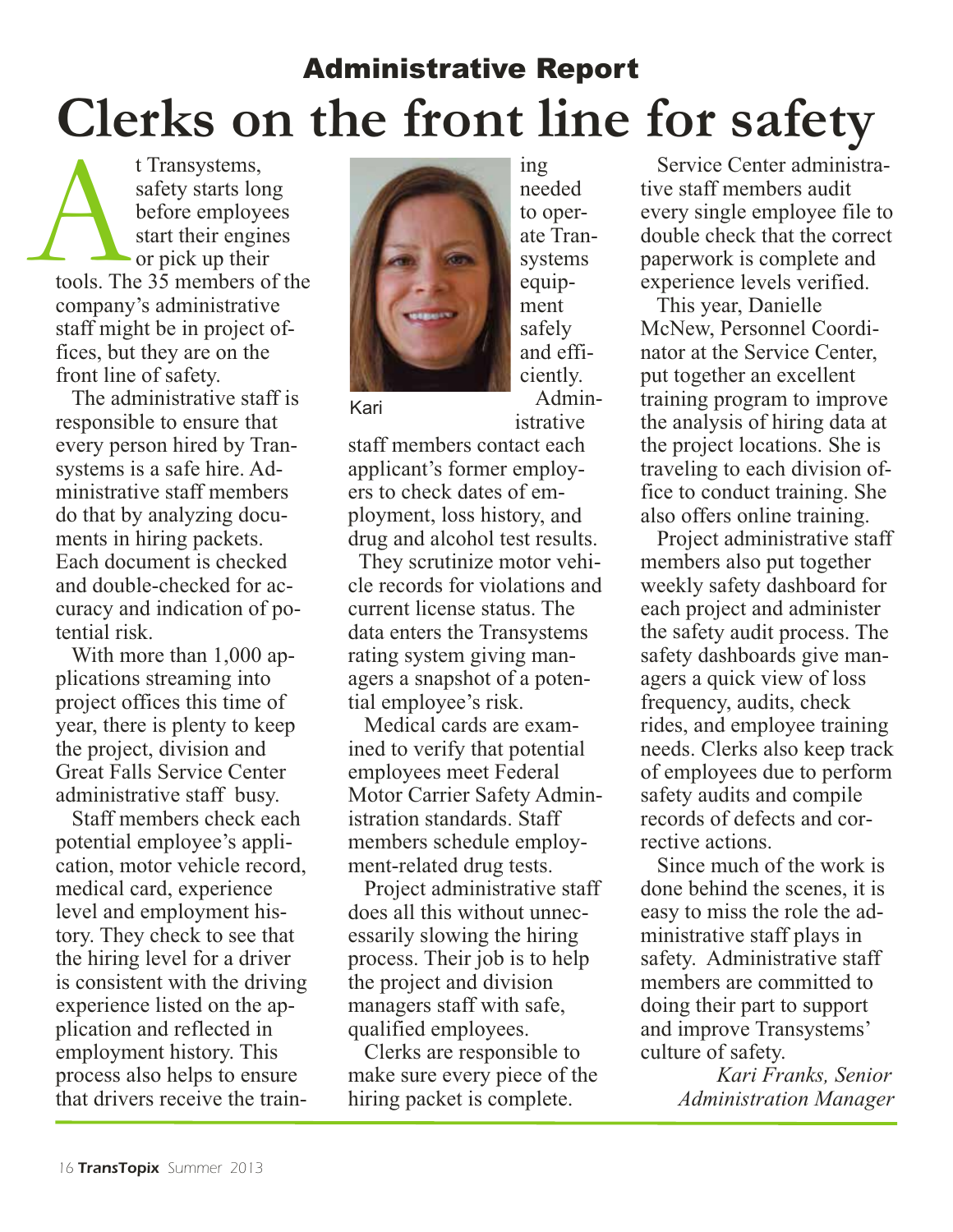#### **Summer filled with fun and babies** Good news

group of Transystems managers completed a Dale Carnegie course in Idaho. They were were Brent Abbott, Kirk Ellingford, Dirk Torix, Kevin Iversen, Coral A

Torix, Joel Garrison, Bill Rogers, Todd VanDorn, Derek Torix, Shannon Bales, Ryan Fiala, Charlene Davis and Sidney Senior Project Manager Todd

Albright.



Aubree Ann Schroeder was born July 25.

**From Minnesota**  Spencer and Jen Schroeder welcomed baby girl Aubree Ann Schroeder on July 25.

Loader operator Mitch Kling married Carlee Otto on June 16.

#### **From the RRV**

Tim and Christine Higdem were married in June.

The Purrington family is growing. Katie (Purrington) and Andrew Tritz welcomed their first child, 8-pound, 10 ounce Jaxson Tritz, on May 28. Proud grandparents are Virgil and Jane Purrington of Ada and Louis and Terry Tritz from Glencoe, Minn.



Andrew and Katie (Purrington) Tritz and their new son, Jaxson.

"He has big hands and big feet and will have a basketball in his hands in no time," Virgil commented.



Ashley Hollon and her horse Blaze stopped by a Transystems truck during the Filer Fun Days Parade in Filer, Idaho, on June 22. Transystems Manufacturing sponsored Ashley in the Filer Junior Riding Club. She is the daughter of Michael and Jami Hollon, the project clerk. Ashley is 15.



During manager training in Great Falls in June, the group got together for a round of air shots. Pictured are Shannon Bales, Aaron Lentz, Dan Brennan, Scott Pederson, Jessica Harris, Dirk Torix, Cheyenne Torix, Scott Lind, Todd Albright and Eric Escobedo.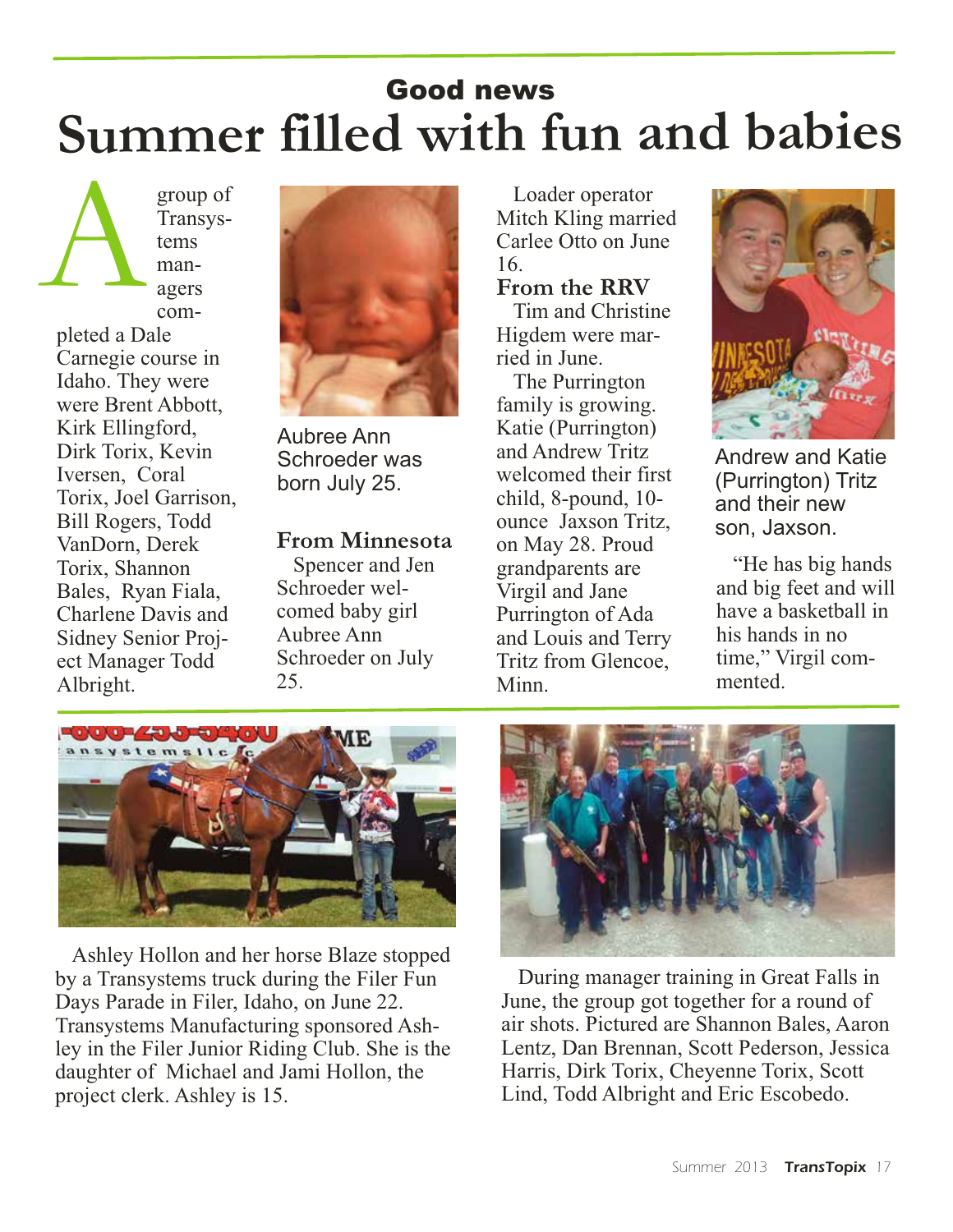# **The many faces of Transystems**

The company is proud of its diverse and dedicated workforce





Clockwise from above: Cedar Leonard, Moorhead; Eric Boushey and Jeremy Egstand, East Grand Forks; Mark Edgar, Idaho; and Paul Meredith, Nampa **Jessica Harris photos**.





#### **Happy birthday!**

**July** 1: Terry Daddow

- 2: Steven Gewerth, Cole Mord
- 3: Larry Christensen, Virgil Muders-

bach, James Shanklin

- 4: Curtis Andersen, Shaun Andreasen, Mark Edgar
- 5: Myron Steinhofer
- 6: David Diekmann, Hillary Larson,
- Ronald Schoolcraft
- 7: Rodrigo Flores
- 8: Terrence Sieving

9: Shaun Lundberg, Kenneth Rieke, Frank Snobl, Cindy Wang Anderson 10: Anthony Lietzau, Nathan Viergutz, Candy Woods, Timothy

Zblewski 11: Robert Adfield, Harley Haug,

James Lerom, Kathleen Nelson, Earl Ryan

12: Thomas Hoops, Darryl Poulsen, Earle Schreiber, Jeffrey Walker

13: Delmont Hagen, Timothy Lafleur,

Edward Reynolds 14: Steven Holyoak, Todd Winmill 15: Jesse Comancho, Randy Gores, Kevin Grass

16: Thane Butterfield, Jerry Daniel, Gene Mendes, Chad Sather 17: Mark Braaten, Clayton Brame,

Bruce Ford 18: Jon James, Eddie Jorgensen, Matthew Keating, Lucky Koyle 19: Donald Bertsch, Rober Hunting-

ton, Kay Udy

20: Paul Beamis, Michael Johnson, Spencer Schroeder, Gene Zsedeny

22: Richard Beus, David Clausen, Wade Hamby, Jimez Lambus,

Randy Saint, Morgan Trammel

23: Noel Johnson, Paul Klein,

Michael Scott 24: Kari Franks, Antonio Guadar-

rama, Dustin McClellan 25: Harvey Bell, Dale Grindahl, Kim

Linzy 26: Christopher Albright, Vaughn

Clark, Lynn Hendricks, Larry Nelson, Marcus Newton

27: Julio Gonzalez, Gary Goodwin,

Chad Janssen, Johnnie Mai, Thomas Massman, Robin McGhee, Rockie Miles, Mario Vega, Kevin Wagner 28: William Burns, Adam Cobb James Gaub, Duane Rasmussen,

Gerald Wahlen

29: Arlen Getz, Anthony McCann 30: Andrew Givens, Geoffrey Glenn, Joshua Kayl, Clyde Miller, Noe Re-

bolledo 31: Darrin Emery, Willard Johnson, Nels Olsen, Michael Urbashich

#### **August**

1: Bradley Loge, Gary Melin, Roger Nelson, Chuck Rogers 2: Curtis Crowley, Robert Neisen, Jeffrey Peterson, Chris Ward 4: Tina Richardson, Donald Runkle, Bradley Wilkerson 5: Jacob Betts, Shannon Ripley 6: Bryan Bourdon, Barry Coward 7: David Eischens, Jack Goodhue,

Eric Hall, Bruce Jacobson, Dale Wilsdon

8: Joseph Bruggeman, Tanya Stone, John Weber, Richard Wosick 9: Ronny Brown, Kevin Heikkinen, Thomas May

10: James Aalderks, Randy Alder-

man, Mary Castro, Dan Rice 11: David Bussler, Neil Disse, Joel Garrison, Rolland Morris, Sean Nurmi, Terrance Peterka, Lonnie Stevens

12: Dalice Hill, Bojan Senger, Jimmy Stone 13: David Lietz, Myron McCrady, Al-

fred Nelsen 14: Garth Hancock, Scott Lind, Kirk Metzger, Kevin Miska, Luke Smith,

Bryan Speck 15: Vicente Herrera, Neil Hoff, Timothy McGillivray, Vance Thoreson 15: Charles Lietz, Randall Wieler

17: Christy Dingfelder, Mark Dooley, Thomas Haverkamp, George Knezovich, Ruben Perez, Kenneth Seim, Ryan Soberaski, Jeremiah Wishard

18: Jose Chairez, Ronald Hancock 20: Earl Feucht, David Gochnour, Dan Miller, Tondra Stiffler, Damian Uselman

21: Martin Delariva, Robert Freeman, Gregory Lavine, Brad Poppen Brendon Siems

22: Steven Flygare, Tyler Niemann, Ryan Sorensen

23: William Cain, Gilbert Trevino 24: Steven Bendele, Adam Johnson,

Christopher Kyles, Caleb Mowl, Dana Thomas, Bertha Young

25: Hugh Brown, Scott Hughes

26: Julian Andrade, Danny Smith 27: Joshua Horgen, Benjamin Jirout, Colton Kupitz, Donald McEntarfer, Bruce Moen

28: Kristoffer Helm, Shawn Reed 29: Jason Cory, Thomas Crosby, Randall Elliott, Brett Vincent 30: Heithzeel Carrillo, Delbert Gomez, Polly Mejia, Doyle Narry 31: Thomas Bascom, Charles Breezee, Paul Desautel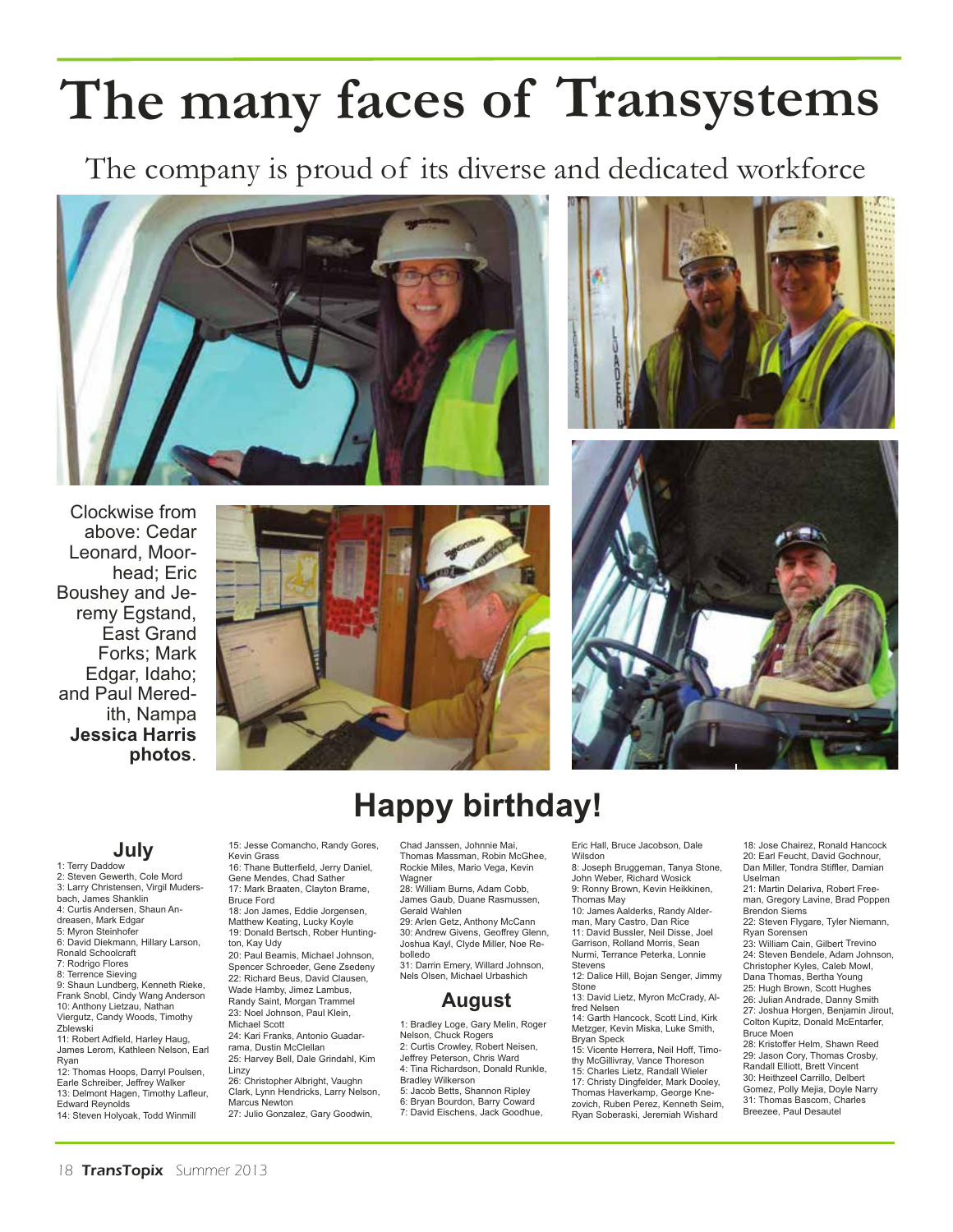









**图 400** 

#### **Happy birthday!**

#### **September**

**Jessica Harris photos**

Virgil Purrington, RRV; Deanna Thomas in Dunn County; Barry Coward, Sidney; Arlen Hurst in Dunn County; Aaron Vigness, Ben Purrington and Mark Smith getting ready to race in Ada, Minn.

1: Michael Barber, Victor Cernyar 2: Corey Blake, Jamie Ness, Jeffrey Simpson, Randy Wentz 3: Calvin Clemmer, Melinda Droneburg 4: Kevin Kasprowicz 6: Richard Beighley, Lowell Mages 7: Christopher Lafreniere, Amber Moyer, Mark Smith 8: Samuel Armas, George Drewicke, Susan Standlee, James Taylor 9: Shayne Hyde, Terry Knopp 10: Timmy Fazekas, Israel Guzman, Randy Wareberg 11: Chancy Lewis, Nathan Purrington, Murray Vaughn 12: Esteban Castaneda, Steven Dailey, Mike Lokken, Eric Manton 13: Natasha Albright, Katie Galland,

Roger Shaver 14: Michael Bangle, Justin Wilkins 15: Cruiz Bales, Matthew Balstad,

Michael Fehlman 16: Gerardo Canales, Tomas Garcia, Lyle Geis, Guy Hovde, Stephen Muir, Jerry Tourtillott, Jesus Villarreal, Allen Wright 17: Donald Corle, Steven Jenniges, Timothy McKern, James Schwan, Ikromzhon, Shamshidinov 18: Junior Darbin, Rick Dickman, Jeremy Nowak, Vince Towne 19: Jery Gillaspy, Nicole Lopez, Randy Newton, Lucas Randow, Raul Silva, Stanley Taylor, Todd Vandorn, John Welker, Richard Young 20: Larry Birch, Julian Espinoza, Randal Mergenthal, Dale Nelson, Darwin Somsen 21: David Dudley, Rocky McBride, Jason Waterworth 22: Mauricio Gonzalez, Eva Moreno, Bjorn Sorgaard, Gerald Wagner 23: Elliott Gamblin 24: Steven Espe, David Huddleston, Aaron Litz, James Stults, Gordon Taylor

25: Donald Bloomer, Todd Jorgensen, Charles McGann 26: Tom Bastian, Kenneth Burgemeister 27: Andrew Anderson, John Fearneyhough, Timothy Pethtel 28: George Belanus, Raul Bolanos 29: Steven Boatman, Stephen Fisher, Steven Floyd, Mark Heder, James Hofstader, Russell Walker 30: John Johnson, Robert Jordahl

#### **October**

1: Claude Evans, Tony Garrison II, Benjamin Haarup, Paul Unruh 2: Lanny Jacquemart, Aleksander Nelson, James Roberts 3: August Halbesleben, Louis Miksatko, John Scarlett 4: William Graff, Dean Swenson, Jason Weeks 5: Zane Cecil, Joel Fiedler 6: Francisco Beltran, Maurice Blair, Daniel Brennan, Ray Deleon, Yvonne Sanders, Lance Sharkey, Thomas Ziebach 7: Mark Alberg, Kristine Carl, William Emmett, Lloyd Hensley, Glenn Holweger, Clyde Opdahl 8: Steven Eckhardt, Ricardo Jimenez-Gonzalaz, Marvin Novak, Jeff Sylskar, David Wedel 9: Kriss Weigel, Allen Becker, Steve Torix 10: Rodney Lund, Jack Turner

11: Ohran Hasanovic, Duane Rector 12: Gary Bergman, Tim Fiscus, Travis Schultz, Mary Sietsema, Coral Torix, Ryan Wagner, W Michael Wilcox 14: Gary Andrew, Steven Hager, Jami Hollon, Roger Lester 15: Keith Needham, Fausto Palomarez, Bruce Voelker 16: Frank Nerud, James Thara 17: Martin Aspiazu, Heather Hadley, Shannin Nielsen, Julie Small 18: Cody Campbell

19: Dennis Aldrich, Beth Juarez, John Schenck 20: Jimmy France, Rodney Latta, Michael Nelson, Daniel Schwerin 21: Odney Ellingson, Rory Lindquist 22: David Lubarski 23: Keith Bower, Marisa Bustamante, Douglas Jordan, Sarah Lane, Benito Molina, Michale Tammaro, Brian Walters, Kevin Wilson 24: Matthew Hoffman, Mark Hulst 25: Robert Enriquez, Jerry Hoffarth 26: Craig Beaudin, Jeremy Hillenbrand, Richard Martinez, Ann Powers 27: Dale Anderson, Richard Dyer, Myron Harbaugh, Doug Miller,

Robert Wisecaver 28: Ernie Conan, Timothy Perreira, Errol Rice, Steven Stathis 29: Philip Earnest, John Hoadley, Laura Pehrson, Mario Reyes 30: Eric Escobedo, Kay Steffl 31: Loren Evenson, Duncan Templer, Mark Wilkinson